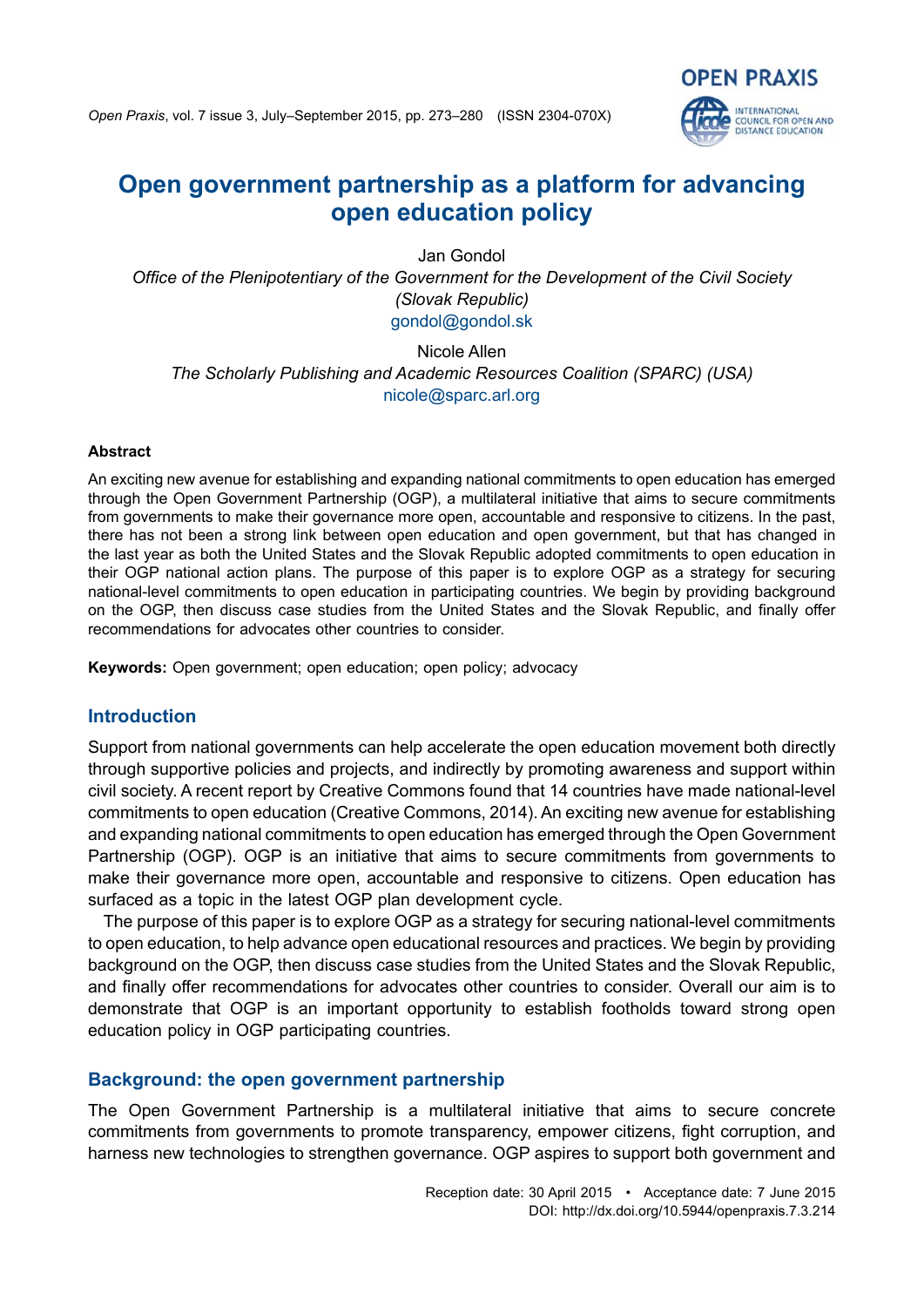#### 274 Jan Gondol and Nicole Allen

civil society reformers by elevating open government to the highest levels of political discourse, providing 'cover' for difficult reforms, and creating a supportive community of like-minded reformers from countries around the world. OGP formally launched in 2011 with 8 founding nations, and as of March 2015 has grown to 65 nations (Open Government Partnership, 2015).

To join OGP, countries must commit to uphold the principles of open and transparent government by endorsing the Open Government Declaration (Open Government Partnership, 2011). Through endorsing this declaration, countries commit to "foster a global culture of open government that empowers and delivers for citizens, and advances the ideals of open and participatory 21st century government." Specifically, by signing the declaration, countries commit together to:

- Increase the availability of information about governmental activities.
- Support civic participation.
- Implement the highest standards of professional integrity throughout our administrations.
- Increase access to new technologies for openness and accountability.

In addition to endorsing this declaration, participating countries must deliver a two-year national action plan developed with public consultation that outlines specific concrete goals. Countries must also commit to independent reporting on their progress at meeting these goals. OGP national action plans address a wide variety of areas related to open government, including transparency, anticorruption, citizen engagement, and harnessing new technologies. Commitments in these plans are designed to be concrete and action-oriented, so that the outcomes can be clearly measured. In total, OGP participating countries have made over 1,000 commitments to make their governments more open and accountable (Open Government Partnership, 2014).

Many of these commitments relate to opening up government information, which has naturally formed an intersection with other 'open' movements, including Open Access to scholarly and scientific research, open data, open science, free and open source software, and open education. The principles behind these movements embody the civic participation and harnessing new technologies elements of the Open Government Declaration.

Many countries have focused on making commitments in the area of open data (Open Government Partnership, 2014). Opening up government datasets for use and reuse by the public can support both transparency by opening up information and also citizen engagement by enabling social and commercial innovation. Many countries have launched data portals for datasets containing key government information including budgets and company registers, and also other useful data including national statistics and maps (Open Knowledge, 2015). This has translated to a better ecosystem for companies, entrepreneurs, and developers to build products of value on top of this data, for example through mobile applications (Tepe, 2012). The resulting innovations around open data were initially unforeseen, which illustrates how proactive open publication of data can lead to new economic value.

The success of government open data commitments led to the exploration of opening up other forms of government-created and government-funded information. Over the last year, open education has surfaced as a topic in the latest OGP plan development cycle. As national movements for open education continue to develop and grow, this has created an exciting opportunity for advocates to leverage OGP as an avenue secure top level national commitments for open education.

In the next section, we will explore the case studies of the first two countries to adopt open education commitments in OGP national action plans: the United States and the Slovak Republic. As of March 2015, we are unaware of any other countries that have adopted open education commitments in OGP action plans, but anecdotal reports have suggested there are ongoing conversations in several places that may become visible as the next round of plans are finalized.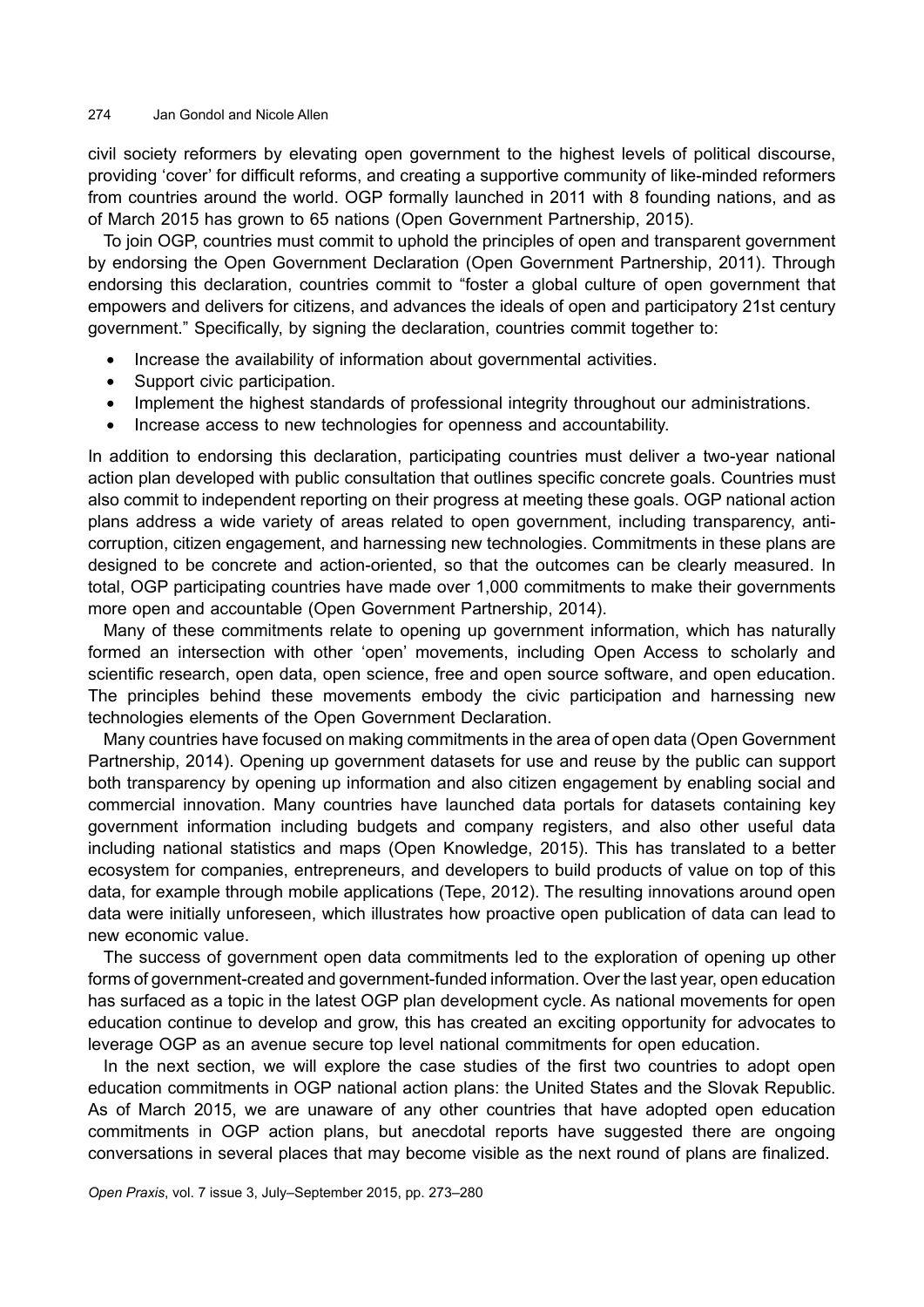#### **Case study: United States**

In September 2014, the United States became the first country to formally adopt open education commitments in its OGP national action plan. President Barack Obama announced the new commitments in a speech at United Nations marking the 3rd anniversary meeting of the OGP. (Smith & Sinai, 2014). Incorporated in an update to the 2014–2015 National Action Plan, the U.S. added a new section on open education (United States, 2014). "There is a growing body of evidence that the use of open education resources improves the quality of teaching and learning, including by accelerating student comprehension and by fostering more opportunities for affordable cross-border and cross-cultural educational experiences," the section states.

The open education section outlines three action items to be carried out in various collaborations between the Departments of Education, Labor and State and the White House Office of Science and Technology Policy by the end of 2015:

- Organize a workshop with stakeholders from academia, industry and government to foster international collaboration and produce best practices on open education policy.
- Conduct three pilot programs overseas that use OER to support learning.
- Launch an online skills academy through \$25 million in competitive grants that will offer open online courses and create high-quality free or low-cost pathways to degrees and other credentials (U.S. Department of Labor, 2015).

The goals of this section are relatively small in the context of U.S. federal policy. However, their announcement and public recognition by President Obama marked an important milestone for the U.S. open education movement, as it was the first national commitment on open education to come straight from the White House. Furthermore, the establishment of a section on open education in the National Action Plan provides an important avenue for future advocacy efforts that could expand and build upon the goals.

In development of the open education section of the plan, the White House Office of Science and Technology Policy convened a stakeholder meeting including diverse perspectives from the open education movement. The participants identified several key areas where the goals of open education and open government overlap, including international collaboration, open licensing policies for federally funded resources, and increased transparency in government spending and procurement processes relating to educational materials. These ideas provide potential areas to expand the OGP plan in future iterations.

The U.S. commitments built on existing federal efforts relating to open education dating back to the beginning of the Obama Administration. First, in 2011 the U.S. launched the \$2 billion Trade Adjustment Assistance Community College and Career Training (TAACCCT) grants program, which funded projects to improve workforce training programs at community colleges and other 2-year institutions of higher education (U.S. Department of Labor, 2011). As part of the implementation of this program, the U.S. Department of Labor conditioned grants on the use of a Creative Commons Attribution license for all grant-funded educational materials and the public sharing these materials in an open repository (Skills Commons, 2015). A handful of additional programs at the Departments of Labor, Education and State have adopted similar conditions (Creative Commons, 2015). Furthermore, the State Department launched the Open Book Project in 2013 to promote collaboration with the Middle East and Northern Africa region by expanding access to free, high-quality open educational resources in Arabic (U.S. Department of State, 2013).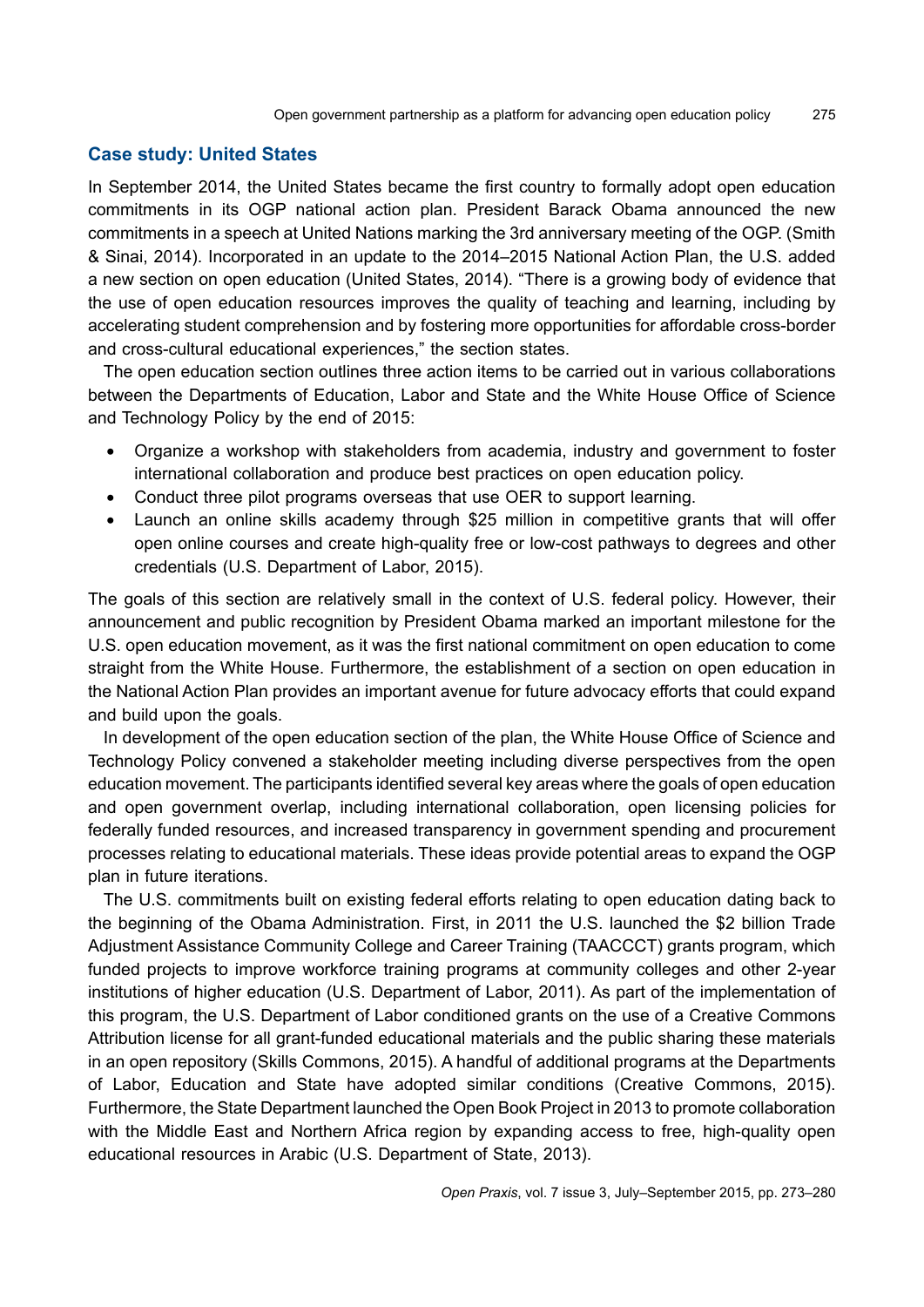276 Jan Gondol and Nicole Allen

## **Case study: Slovak Republic**

The Slovak Republic became the second country to include open education commitments in an OGP plan when it approved its 2015 National Action Plan on 11 February 2015 (Slovak Republic, 2015). Couched in the nation's successful open data commitments, the open education chapter lays out a strong case for the benefits of open education for Slovakia. The introduction states:

In education, research and development, a great amount of content is created: educational materials, studies, publications, etc. These are often published in such a manner that access to them is complicated even for experts within academia, not to mention the wider public. Proprietary licenses, as well as technological issues related to publishing create barriers which need to be eliminated. In coordinated approach and removal of barriers at the top using legislation and technological coordination, powerful effects can be achieved.

The open education chapter includes two discrete sub-chapters for open educational resources (OER) and Open Access to scientific and scholarly research publications, each with its own set of commitments.

The commitments regarding OER include:

- Identify digitally available educational resources at the Ministry of Education, Science and Sport that can be released openly, and evaluate existing repositories at the Ministry for the purpose of establishing a central repository to publish OER.
- Analyze the procurement process for educational resources in primary and secondary education and run a pilot program of a new proposed procurement process that would enable the release of such materials under an open license.
- Propose and implement awareness measures for open educational resources.
- Join multilateral activities in Europe and beyond that support the creation, improvement, sharing and reuse of open educational resources.

The commitments regarding Open Access include:

- Identify and evaluate existing repositories at the Ministry for the purpose of establishing a central repository for storing scientific publications, including text and data.
- Work together with affected institutions to identify barriers to Open Access implementation and conduct an analysis of requiring that publications be provided to the public in a free and open manner.
- Propose a mechanism for voluntarily publishing data related to scientific publications as Open Data.
- Inform Slovak educational and research institutions about the benefits of Open Access.
- Cooperate with other countries on the creation of Open Access strategies and share knowledge gained in Slovakia.

The opportunity to incorporate open education into the Slovak 2015 National Action Plan arose when the nation's Digital Champion Peter Pellegrini became Minister of Education. There was a natural connection between open government and harnessing new technologies to expand access to information in education, and after consultation with more than a dozen ministry officials, the open education commitments were proposed in the September 2014 public draft of the plan (Slovak Republic, 2014). A final draft was adopted after consultation with primary and secondary schools, higher education institutions, research institutions, and legal experts within government.

Other OGP commitments from the Slovak Republic include increasing public participation, increasing efficiency and transparency of the judicial system and improving the situation with open data. The Office of the Plenipotentiary of the Government for the Development of the Civil Society,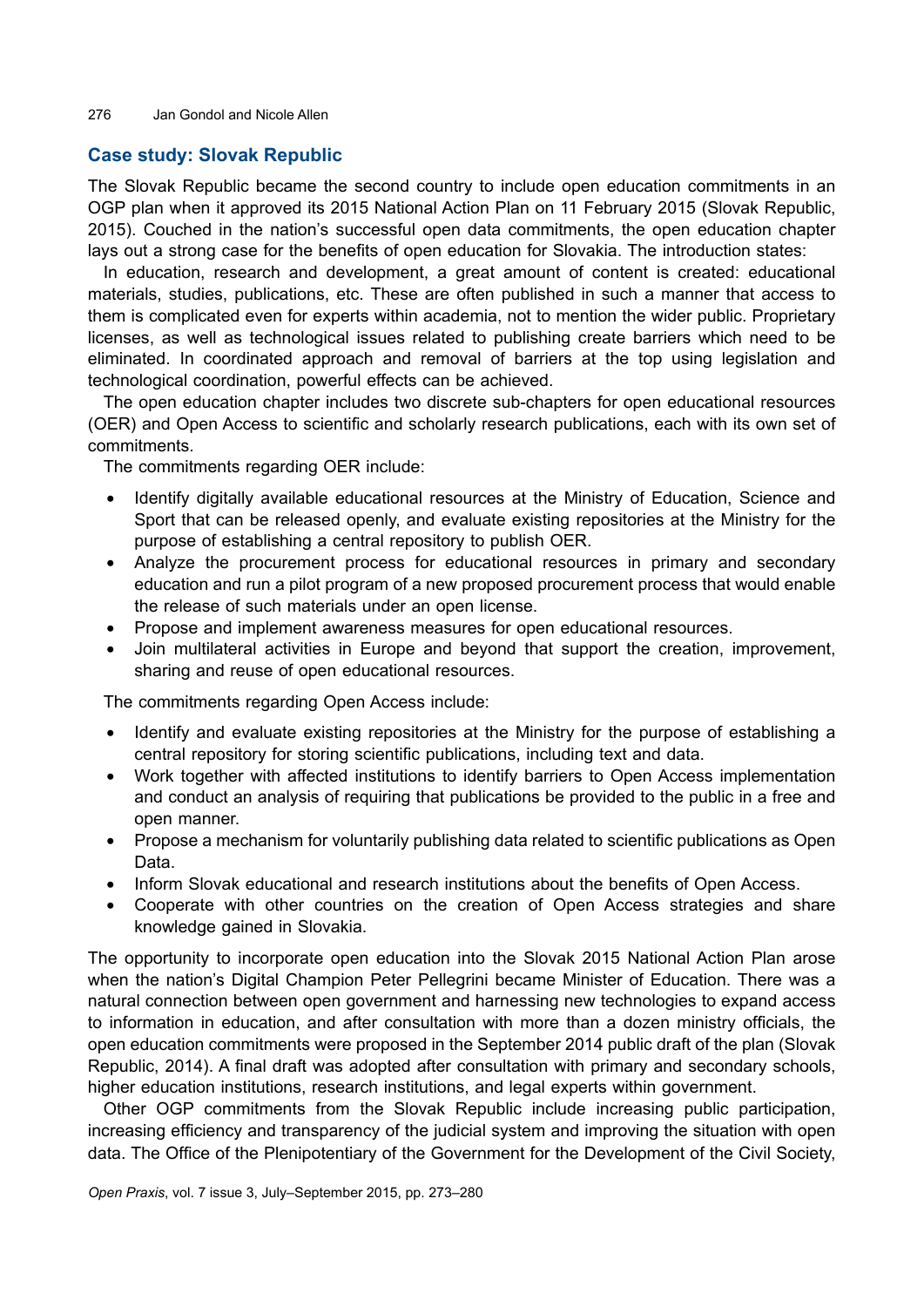which is responsible for the nation's OGP initiatives, is also participating in the international COMSODE project (Slovak Republic, 2014). COMSODE outputs include an open data publishing platform, as well as methodologies and documentation of best practices for publishing data. These methodologies and software are openly licensed and available to the organizations which are responsible for carrying out OGP commitments in Slovakia. They are also starting to be adopted in several other countries. COMSODE is an example where openly developed software and content can be adopted abroad in new and innovative ways.

# **Methods for advancing OGP open education commitments**

The adoption of open education commitments in the U.S. and Slovakia illustrates how OGP can be an effective avenue for establishing national support for education. This section will discuss how potential advocates can consider initiating this approach in their own countries.

#### *Identifying the opportunity*

The first set of recommendations relates to identifying whether OGP national action plans are a viable avenue for advocacy.

- Confirm OGP Membership: The first step is to establish whether a country is a member of OGP, which can be easily determined from the OGP website. The website also provides information about the action plan status of each participating country, including whether it is currently developing an action plan and whether it has previous action plans. If the country is not a member of OGP, it may make sense to share information with contacts in government about the initiative and how to join. As of March 2015, 65 countries are members (Open Government Partnership, 2015).
- Identify Government Contact: Each country involved in OGP typically appoints a specific office or ministry to lead the development of the national action plan. In the U.S., the key point of contact is the White House Office of Science and Technology Policy plays a leadership role, and in Slovakia it is the Office of the Plenipotentiary of the Government for the Development of the Civil Society. This information can typically be found within a country's existing national action plan.
- Educate Government Officials: Since open education is not yet a mainstream topic in OGP action plans, implementers may not yet be aware that this is a possible avenue for reform. Once the appropriate contacts within government have been determined, it is important to reach out and provide information about open education. It would be helpful to start with basic information, such as a one-page summary about open education, and also provide information about how the U.S. and Slovakia have adopted commitments in their plans. Resources are available with overview of open education policies on a number of levels, as well as inspiring stories from around the world.

## *Making the case*

Once the opportunity has been identified, the next step is to make the case for open education as a potential component of OGP action plans. It is best to start by highlighting the areas where open education and open government intersect.

• Civic Engagement: One of the key components of the Open Government Declaration is to promote civic engagement in government, and educated citizens are more active citizens. Open education ensures that more people have access to information, both through formal educational structures and to educate themselves.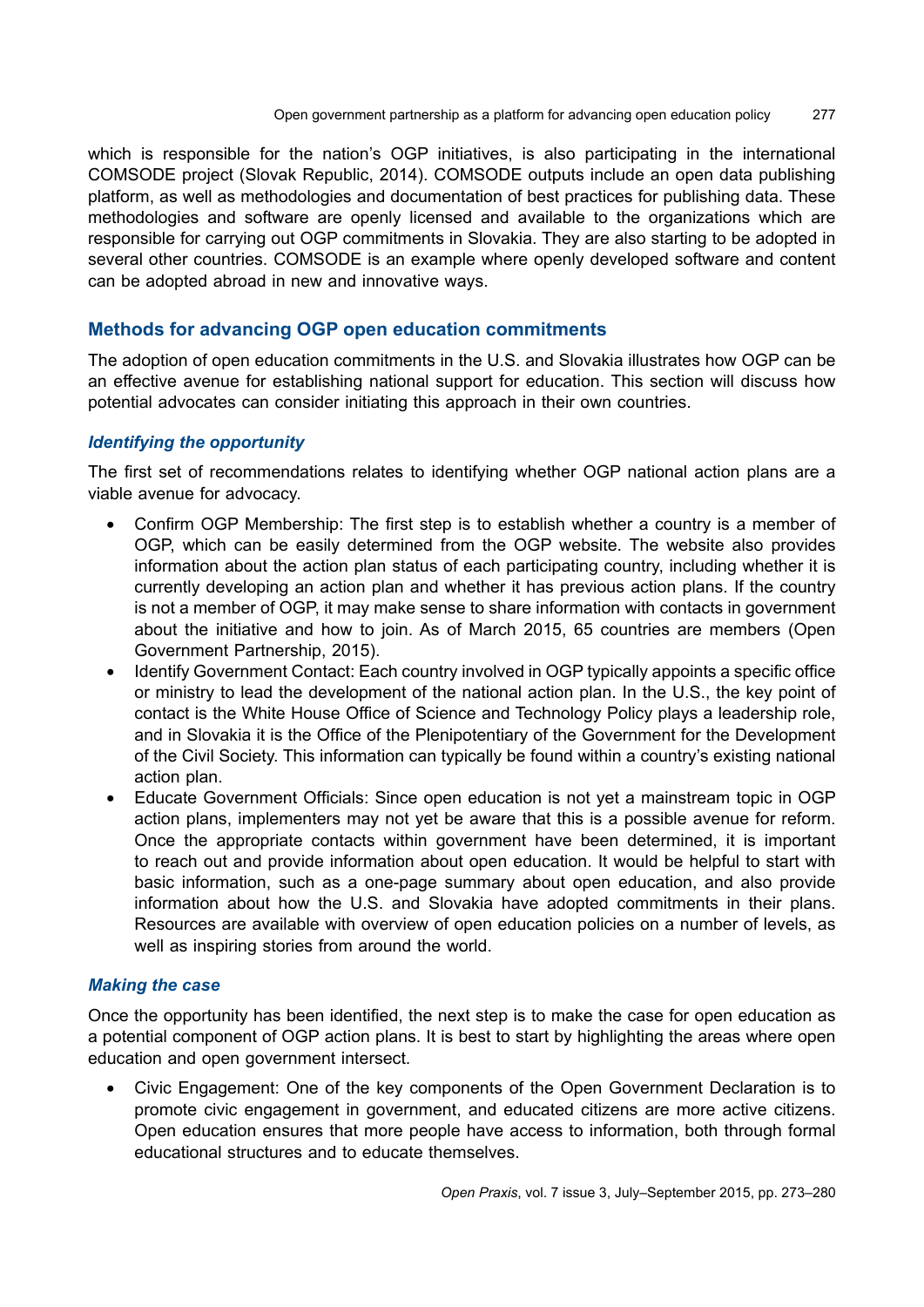#### 278 Jan Gondol and Nicole Allen

- Transparency: When taxpayer funding is spent on the development of educational materials and research, citizens should have the right to see the outputs it produces. Open sharing ensures transparency for how funding is being spent.
- Efficient Use of Public Funds: When the public buys educational resources, they should only have to pay for them once. The principles of open education ensure that everyone can freely access, use, share, keep, adapt, and build upon publicly funded works. This guards against duplication of efforts, since once a resource is created, it can be used by everyone, forever, for free. It also enables new uses of government-funded information that may have not been imagined before.
- Harnessing New Technologies: When information is shared freely, students, teachers, researchers, entrepreneurs, and members of the public can use and build upon it. Much in the same way that open data has promoted economic development, open educational resources can enable businesses and innovators to develop products of value on top of it.
- Access to Knowledge: Freely sharing educational resources not only enables citizens of the country to access and use the information, but also anyone else in the world. This can showcase the important knowledge produced within a country to a global audience, and also serve ethnic or cultural populations that reside outside of a country.
- International Cooperation: A global movement has grown around open education. with toplevel support from numerous governments. In Europe, the European Commission has been endorsed open education through its Opening Up Education initiative. Countries who move in the direction of open education will find important allies and multilateral opportunities to collaborate.

# *Advocacy strategies*

Once a government has expressed interest in adopting commitments relating to open education in OGP action plans, there are several strategies to consider based on experiences in the U.S. and Slovakia.

- Engage Inside Champions: As is often the case with government policy, inside champions in relevant governmental divisions were key at driving forward the open education commitments in both the U.S. and Slovak national action plans. Identifying and supporting advocates inside of government can be one of the most effective ways to overcome the administrative hurdles of policy, which can often stand in the way of even the most broadly popular ideas. Even seemingly lower level officials can be influential if they are positioned to intervene at important stages of policy development.
- Start with Strong Language: A common strategy for policy development is to start with the strongest possible language, and work backwards based on what is possible given resources and stakeholder support. The Slovak plan took this approach, proposing a set of more ambitious goals in the initial draft, and scaling it back based on the timeframe and input from stakeholders and the ministries responsible for implementation. There are cases when this approach is not appropriate, for example if the timeline for adopting a plan is short.
- Identify Existing Opportunities: In cases where governments are looking to start small, commitments can be easier to make when the actions are already in line with current plans and resources. While the OGP requires all action plan commitments to be new (i.e. not previously accomplished), governments can still set meaningful goals based on existing efforts. For example, plans for the U.S. Online Skills Academy, the largest of the nation's three OGP open education commitments, were already underway prior to September 2014. The U.S. formally adopted this program as part of the national action plan.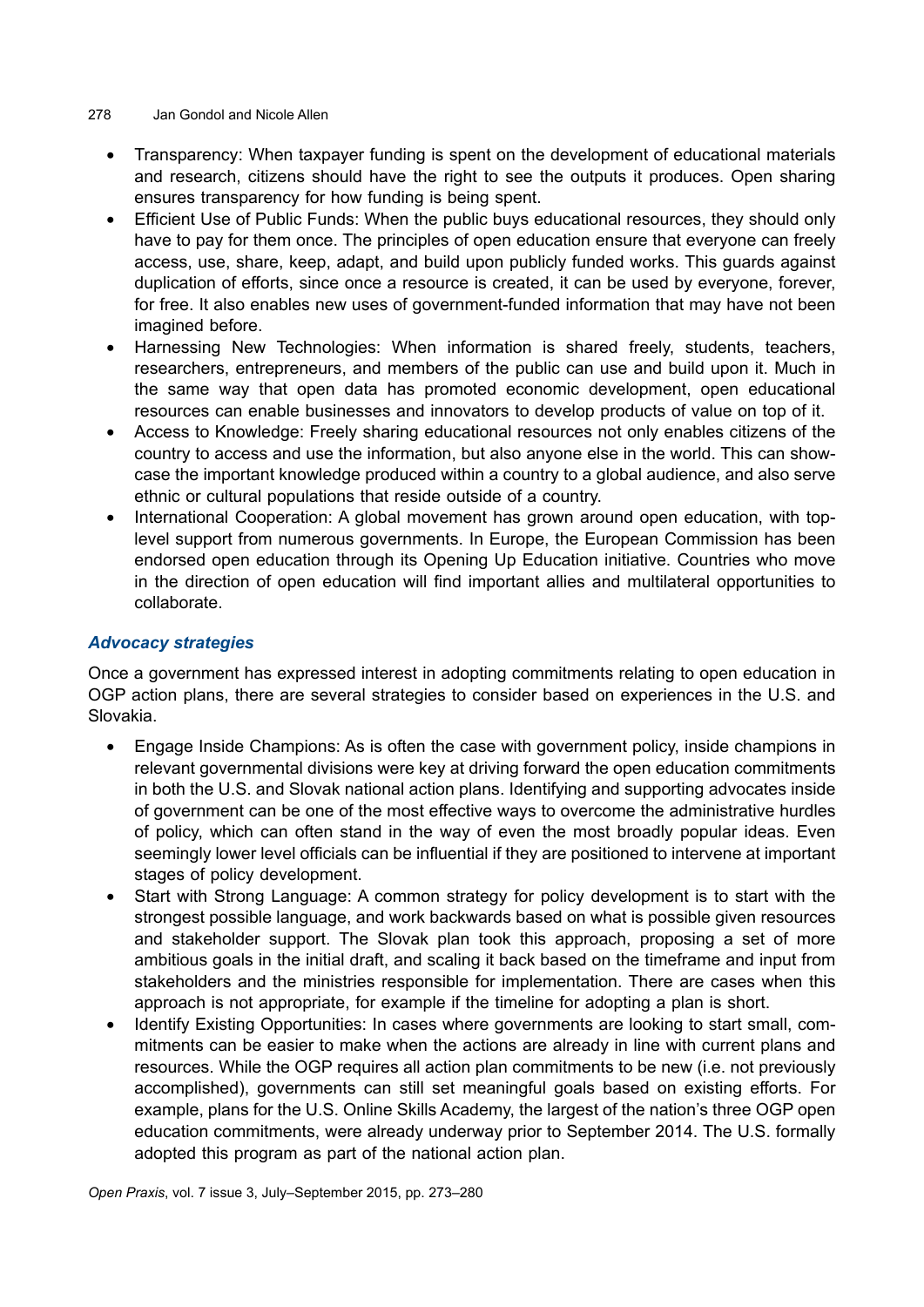- Consult Stakeholders: Consultation with civil society is central to the mission of OGP action plans, so engaging stakeholders in the development of open education commitments is essential. This is important because OGP action plans are meant to set practical, actionoriented goals that the government will ultimately be accountable for achieving. So, working with the people affected by the goals from the beginning will help lay groundwork for success. Both the U.S. and Slovakia conducted stakeholder consultations that helped address potential barriers at the outset and gathered input on how the commitments can be most effectively implemented. Key stakeholder groups for open education include education and research institutions, teachers and faculty, students, government agencies, publishers, and organizations with expertise on open education.
- Consult Experts: Another important strategy for action plan development is to work with open education experts. Members of international open education community have more than a decade of expertise working toward open education reforms, and advocates are often eager to provide advice and recommendations based on experiences in other countries. Once again, both the U.S. and Slovakia sought input from outside experts to help develop and consult the wording of their commitments.
- Plan for Implementation: Commitments are only meaningful if they are fulfilled, and policies are only as strong as their implementation. When advocating for OGP commitments, it is critical to plan in advance to ensure the necessary mechanisms, resources and support are in place. Sometimes it is better to adopt a smaller goal that is sure to be successful than an ambitious goal that may not be possible to fulfill. OGP is intended to be an ongoing cycle, so reforms not achieved in one action plan can be addressed in the next – or achieved independently of the OGP altogether.

## **Conclusion**

OGP action plans provide an unprecedented opportunity to establish national commitments to open education that fuel the movement by raising visibility, providing key resources, and enacting supportive policies. This avenue is particularly advantageous because of the visible community around it and the focus on action-oriented commitments. That said, it is important to remember that securing OGP commitments is not the equivalent of enacting reforms – there is still work to do once the plan is adopted. Furthermore, OGP cannot operate as an island, the plans must be accompanied by support in civil society for open education. But, with the right conditions, OGP can be an effective avenue for open education supporters in OGP member countries to pursue.

## **References**

- Creative Commons. (2014). *State of the Commons*. Retrieved December 18, 2014 from [https://](https://stateof.creativecommons.org/report/) [stateof.creativecommons.org/report/](https://stateof.creativecommons.org/report/)
- Creative Commons. (2015). *OER Policy Registry*. Retrieved March 1, 2015 from [https://wiki.](https://wiki.creativecommons.org/OER_Policy_Registry) [creativecommons.org/OER\\_Policy\\_Registry](https://wiki.creativecommons.org/OER_Policy_Registry)
- Open Government Partnership. (2011). *Open Government Declaration*. Retrieved from [http://www.](http://www.opengovpartnership.org/about/open-government-declaration) [opengovpartnership.org/about/open-government-declaration](http://www.opengovpartnership.org/about/open-government-declaration)
- Open Government Partnership. (2014). *What's in the New OGP National Action Plans?* Retrieved from [http://www.opengovpartnership.org/sites/default/files/US%20National%20Action%20Plan.pdf](http://www.opengovpartnership.org/sites/default/files/US National Action Plan.pdf)
- Open Government Partnership. (2015). *About the Open Government Partnership*. Retrieved from <http://www.opengovpartnership.org/about>